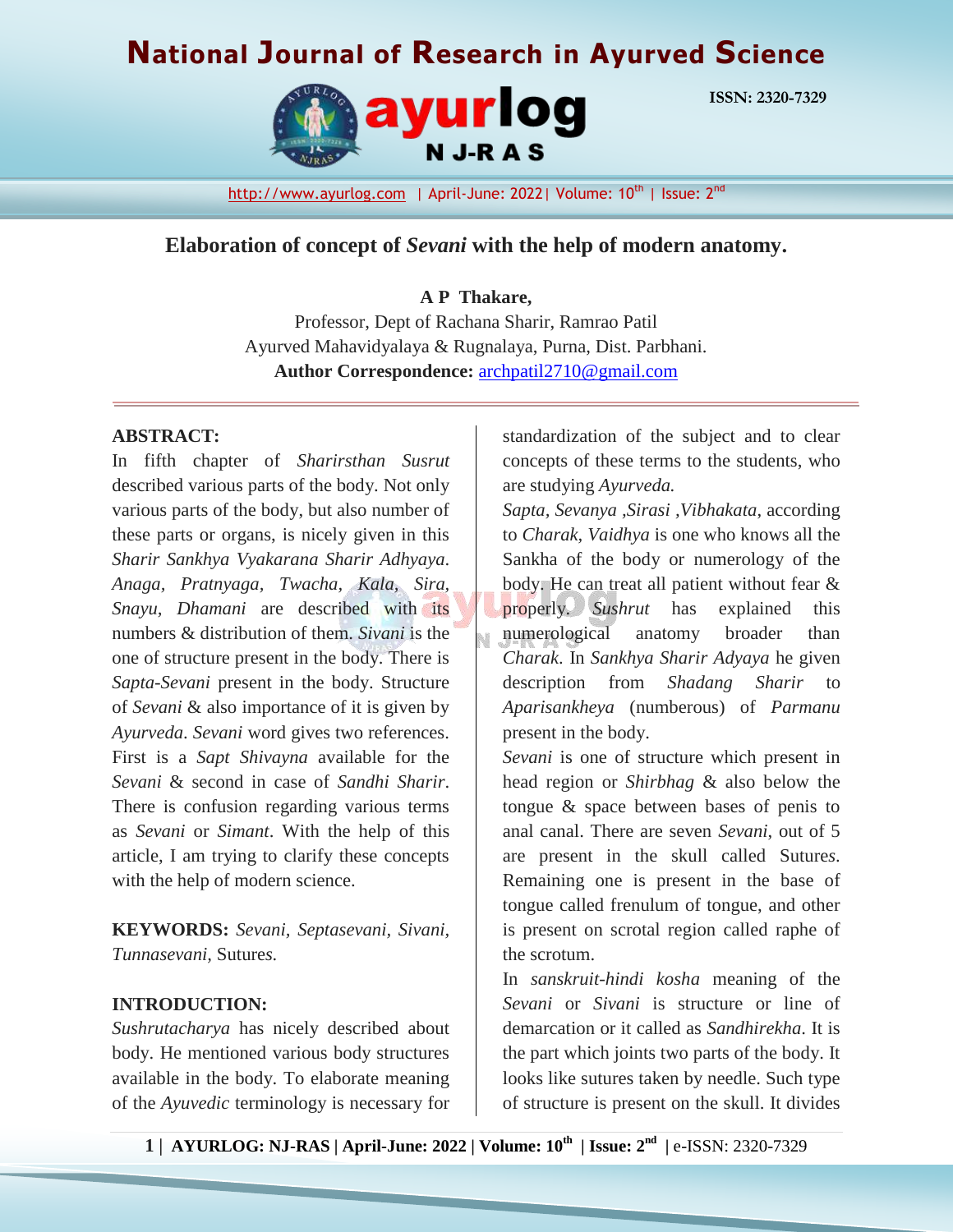the skull in various regions. *Sushrut* told that these sevani are five in numbers.

Also, he told that these *Sevani* or Suture*s* should be protected, at the time of surgery.

According to *Sushrut* six bones are present in the head. These bones separate in intrauterine life & the movement of these bones is helpful at the time of delivery. Afterward these bones attach with each other keeping mark on it & these are called as *Sevani*. Actually, there are four bones in adult but in early age there are six bones. Hence *Sushrut* has described as six bones are present in the skull. There are frontal or *Purakapalasti*,Parietal or *Pashvakapalasti, Paschakapalasti* orocciptal & *Sankhasti* or temporal bone. *Sevani* word is also mentioned at the time of description of the *Sandhi*, Type of sandhi is given as *Tunna Sevani*,

*Tunnasevani* joint. The edges of the joining edges are denticulate appearance. These denticulate processes meet each other to form uniform joint such type of joint is named as *Tunnasevani.* This is *Sthir* joint or immovable joint. *Tunna* means Tailor or S*tiche* like mark of wound. A structure which appears like stitches of tailor or mark on the clothes or mark remains after wound. This mark we can see on the skull not on the skin.

Skull has 22 bones; it is divided into calvaria which surrounds cranial cavity containing brain and lower anterior part is facial skeleton. The bones forming calvaria are paired temporal bones & parietal bones unpaired frontal & occipital bones and small bones like sphenoid & ethmoid bones.

Suture is process of joining two surfaces or edges & afterword line or stitch so formed.

Anatomically it is line of junction or an immovable joint between two bones especially of the skull. The frontal bone, parietal bone, occipital bone is seen in a superior view of the skull. These bones make up the superior part of the calvaria or the calva (skull cap)

Following Suture*s* are found in the skull.

- 1. Coronal Suture- the unpaired frontal bone articulates with the parietal bones at the coronal suture. This Suture divides skull into anterior and posterior parts. The lateral portion of the calvaria begins anteriorly with the frontal bone. In upper regions the frontal bone articulates with parietal bones by coronal suture.
- 2. Sagital Suture- the two parietal bones articulate with each other in the midline at the Sagittal Suture. This Suture divides skull into right and
- N J-R Aleft halves. This suture generally present in the midline of the body.
	- 3. Lambdoid Suture- the parietal bones articulate with unpaired occipital bone at the lambdoid Suture. This Suture present on posterior view of the skull.
	- 4. Squamous Suture-This Suture starts from pterion point. It is present in between temporal and parietal bones and ends at the point asterion.

Temporal bone is a major contributor to lower portion of lateral wall of the cranium. Frontal bone articulates with greater wing of sphenoid bone and also with parietal bone at the sphenoparietal Suture. At the end of temporal bone articulate with sphenosquamous suture. Temporal bone articulates with sphenoid bone at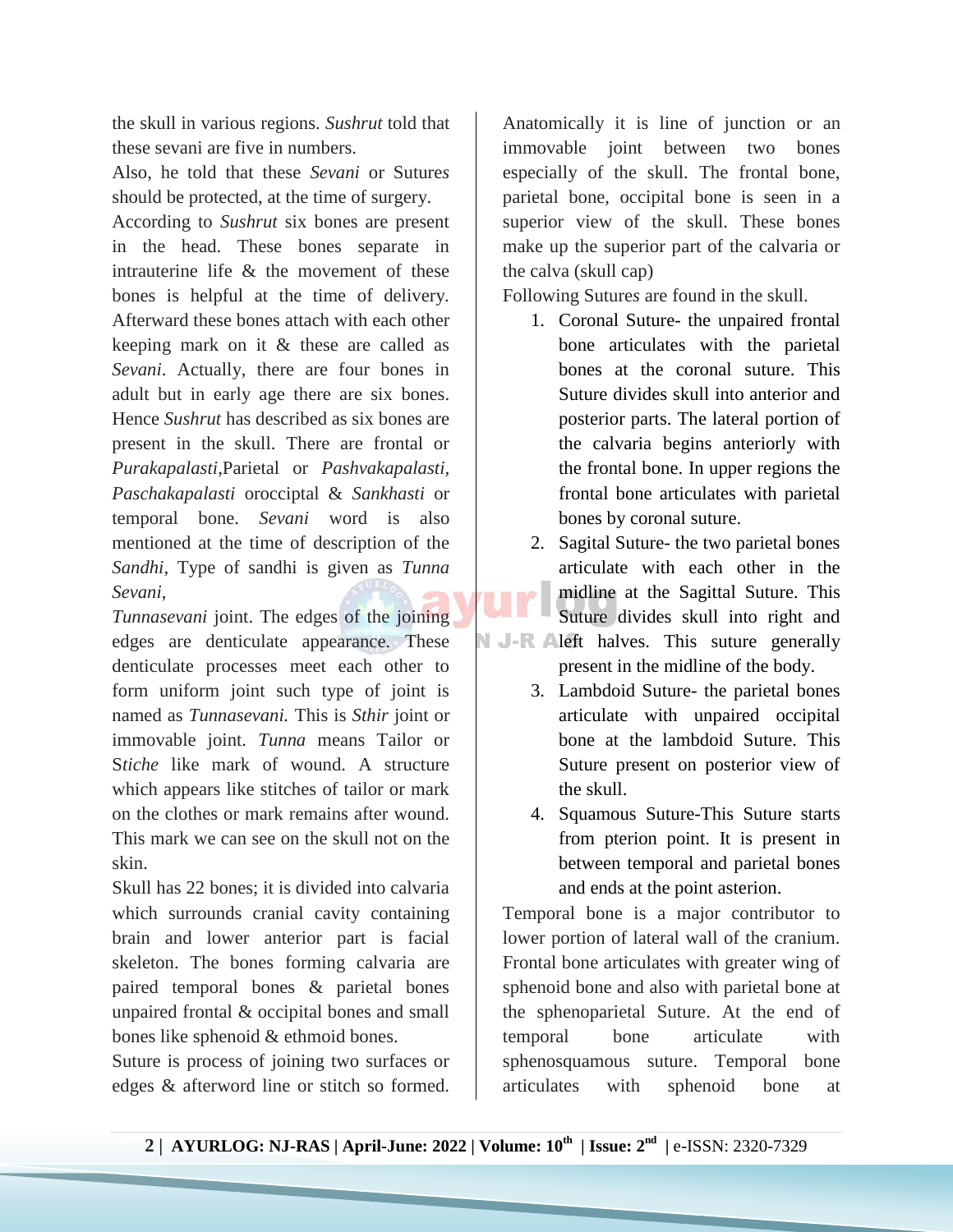sphenosquamous suture & with parital bone superiorly at the squamous suture & mastoid bone attached with occipital bone by occipitomastoid suture. Parietal bone attaches with mastoid bone parietomastoid suture. Thus, sphenosquamous suture, squamaus suture, parietomastoid suture and occipitomastoid suture forms along suture. This suture forms one of the *Sivani* of skull. Next part of *Sevani* is present below tongue. The under surface of oral part of tongue lacks papillae, but has number of linear mucosal folds. A single median fold called frenulum of tongue is continuous with mucosa covering the floor of oral cavity overlies midline sagittal septum. On each side of frenulum there is lingual vein and lateral to vein fimbriated fold is present. The remnant of the line of fusion between labioscrotal swelling in the embryo visible on the skin of scrotum as longitudinal midline raphe that extends from anus, around the scrotal sac & on the inferior aspect of the body of the penis called raphe of penis. The base of the raphe is continuants with frenulum of the glans to more loosely attached skin proximal to the glans. In case of female the labia minora each bifurcate forming a medial & lateral fold, the medial folds unites to form a frenulum of clitoris & that joins the glans clitoris. Also, labia minora unite forming a small transverse fold, to the frenulum of the labia minora, it is also called as fourchette.

# **DISCUSSION:**

Skull is most important part of the body. Brain has vital part of the body and it is placed in the skull. It is well protected by various covering as well as skull. Skull is the bony part which protects the brain from

various impacts or shocks. When we observe skull, there are various types of sutures are present on it. It has 5 surfaces and upper part of the skull is called Norma Superioris. This part has the sutures on it. These sutures or marks are denticulate, serrate or squamous type. When there are saw like edges of meeting surfaces then it is called as serrate joint. When there is one surface overlaps another surface at the time of joint then it is called as suture squamosa. When plain edges meet together then it is called as plain sutures. *Sushruta* told that Sevani is also called as *Sivani*. Sometime it is called as *Simant*. We can observe the *Sivani*'s on the skull. There are coronal suture, sagittal suture, lambdoid & squamous suture present on the skull. Comparative structures against is given in following table. Second meaning of the *Sevani* is said to be folds of skin or mucus folds. This has been seen in case of tongue. The fold present in the midline of tongue then it is called frenulum of the tongue. This is very important structure because in case of any injury to this structure can hamper work tongue and this also creates difficulty in the pronunciation or speaking. If there is congenital shorting of frenulum then there may be sometime protrusion of the tongue. Hence *Sushruta* has suggested preserving this structure.

Also, in case of the raphe of scrotum of male or frenulum of the clitoris and frenulum of the labia minora are structure resembles to structure mentioned in the sevani. These structures are also clinical importance as well as surgical important, second importance of the skull is that if there are no sutures, at the time of birth it will create problem in the birth of child. The boes of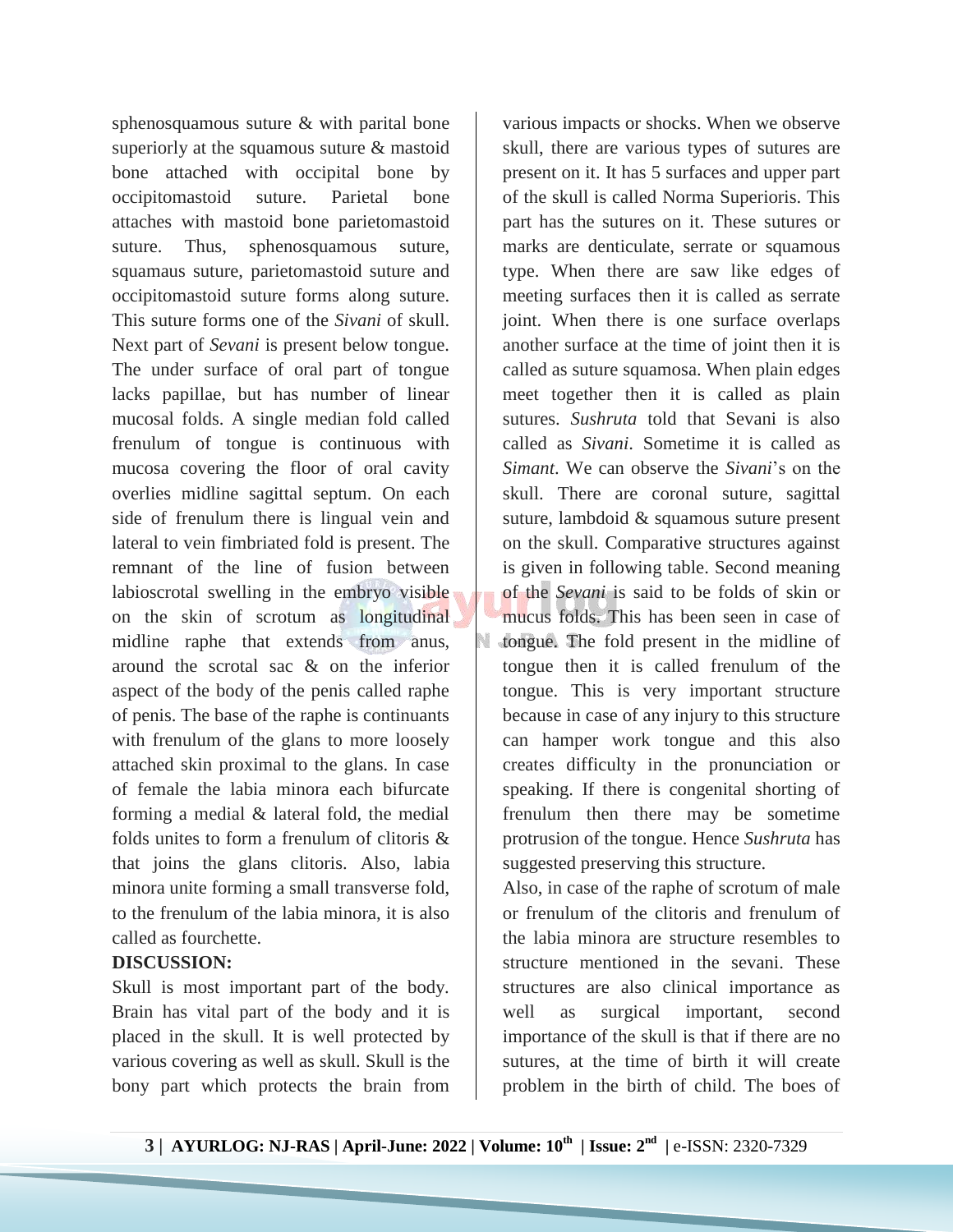skull are flexible and overlaps each other for easy delivery. If certain bones of skull grow fast, then also create deformity in the skull, due to this symmetry of skull will not maintained. Also, frenulum of the tongue connects gums to lips. Sublingual papilla & lingual veins are present near this structure. Injury to this structure create bleeding & injury to salivary glands. Hence this structure also preserved from injury at the time of surgery.

## **CONCLUSION:**

- 1) *Sivani* is surgically important structure which is preserved at the time of surgery or any injury to it.
- 2) There are seven number of *Sivani*. Out of five presents in the skull. These structures are resembles to coronal suture, sagital suture, lambodadal suture and squamous sutures.
- 3) Thus, the structures of the *Sivani* are found on skull, skin or mucus membrane. Whatever may be but *Sushrut* told to preserve these structures

#### **REFERENCES:**

- 1. 1.*Sushrut Samhita* –*Sharirsthanam*.- Dr B.G. Ghanekar- Meharchand Laghamchand Publication,4225- Ansari Road Dariyagang ,New Delhi -110002.Reprint -2006 *Sushrut Samhita –Sharirsthana* Chapter 5\14 Page-154 .
- 2. *Sanskruita-Hindi Koash*.- By V.S.Apte Chaukhamba Sanskruita Bhavan. Chitra Theatre samor, Near Bank of Baroda Buliding, Post Box No. 1160 Varanashi. 221001 (India).

ISBL- 978-81-89986-23- 0 Reprint 2012 Page1125.

- 3. *Sanskruita-Hindi Koash*.- By V.S.Apte Chaukhamba Sanskruita Bhavan. Chitra Theatre samor, Near Bank of Baroda Buliding, Post Box No. 1160 Varanashi. 221001 (India). ISBL- 978-81-89986-23- 0 Reprint 2012 Page592.
- 4. *Sushrut Samhita –Sharirsthanam.-* Dr B.G. Ghanekar- Meharchand Laghamchand Publication,4225- Ansari Road Dariyagang ,New Delhi -110002.Reprint -2006 *Sushrut Samhita –Sharirsthana* Chapter 5\21 Page-158.
- 5. *Sushrut Samhita –Sharirsthanam*.- Dr B.G. Ghanekar- Meharchand Laghamchand Publication,4225- Ansari Road Dariyagang ,New Delhi -110002.Reprint -2006 *Sushrut*
- *Samhita –Sharirsthana* Chapter 5\32 Page-165.
	- 6. *Sushrut Samhita –Sharirsthanam*.- Dr B.G. Ghanekar- Meharchand Laghamchand Publication,4225- Ansari Road Dariyagang ,New Delhi -110002.Reprint -2006 *Sushrut Samhita –Sharirsthana* Chapter 5\32 Page-165.
	- 7. *Sushrut Samhita –Sharirsthanam*.- Dr B.G. Ghanekar- Meharchand Laghamchand Publication,4225- Ansari Road Dariyagang ,New Delhi -110002.Reprint -2006 *Sushrut Samhita –Sharirsthanaharanchand*-Chapter 5\32 Page-166.
	- 8. *Sushrut Samhita –Sharirsthanam*.- Dr B.G. Ghanekar- Meharchand Laghamchand Publication,4225-